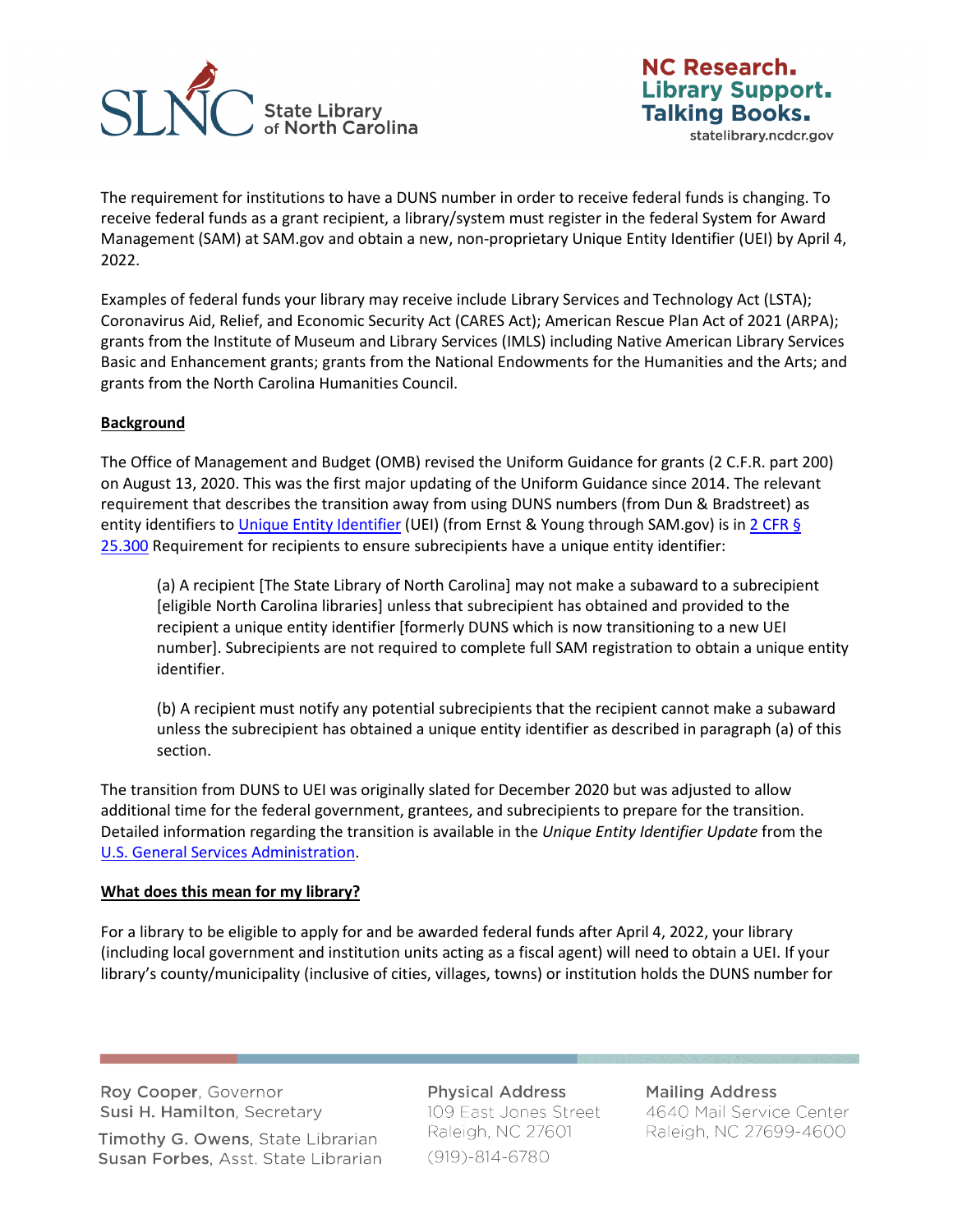your library, please contact your county/municipality to ensure they've completed the DUNS to UEI transition.

- 1. If your library already has a DUNS number **AND** is registered in SAM.gov, that DUNS number will be automatically updated to a UEI. This scenario is most likely for libraries using a municipal/county/institutional DUNS number and libraries that have received direct federal assistance through a grant from IMLS or another federal agency. Use th[e SAM Status Tracker](https://sam.gov/content/status-tracker) to check your organization's registration status with SAM.
- 2. If your library already has a DUNS number but is not registered in SAM.gov, you will need to complete SAM.gov registration in order to have your DUNS number transitioned to a UEI. This scenario is likely for libraries that hold their own DUNS numbers and have not applied directly to a federal agency for a grant. Use the **SAM Status Tracker to check your organization's registration** status with SAM. Starting in October 2021, you'll be able to request a new UEI-only in SAM.gov; full SAM.gov registration will not be required if you only need a UEI.
- 3. If your library has neither a DUNS number nor is registered in SAM.gov, you will want to decide whether you will proceed with SAM.gov registration in order to obtain a Unique Entity Identifier. The State Library of North Carolina believes it is important for libraries to be able to apply for and receive federal assistance, particularly considering the volume of federal financial assistance that has been provided since March 2020. Having the ability to be flexible and request federal assistance can provide substantial financial assistance in improving library services in your community. The process to register on SAM.gov will vary depending on when you register:
	- a. Prior to April 4, 2022, you will continue going to D&B to get a DUNS number to register your entity in SAM.gov. You will be assigned a Unique Entity ID (SAM) as a part of the SAM.gov registration process.
	- b. On or after April 4, 2022, you will be assigned a Unique Entity ID (SAM) as part of the SAM.gov registration process. You will no longer need a DUNS number for registration.

Between now and April 4, 2022, libraries and systems may be awarded federal grant funds using a DUNS number. After April 4, 2022, libraries and systems must have a UEI to apply for and receive federal grant funds. While applications for the State Library's FY2022-2023 LSTA grant program will be submitted before this transition date, your library will be required to provide the UEI before any funds may be awarded in June 2022.



Image Credit: Grants.gov's Timeline for Organization DUNS and UEI